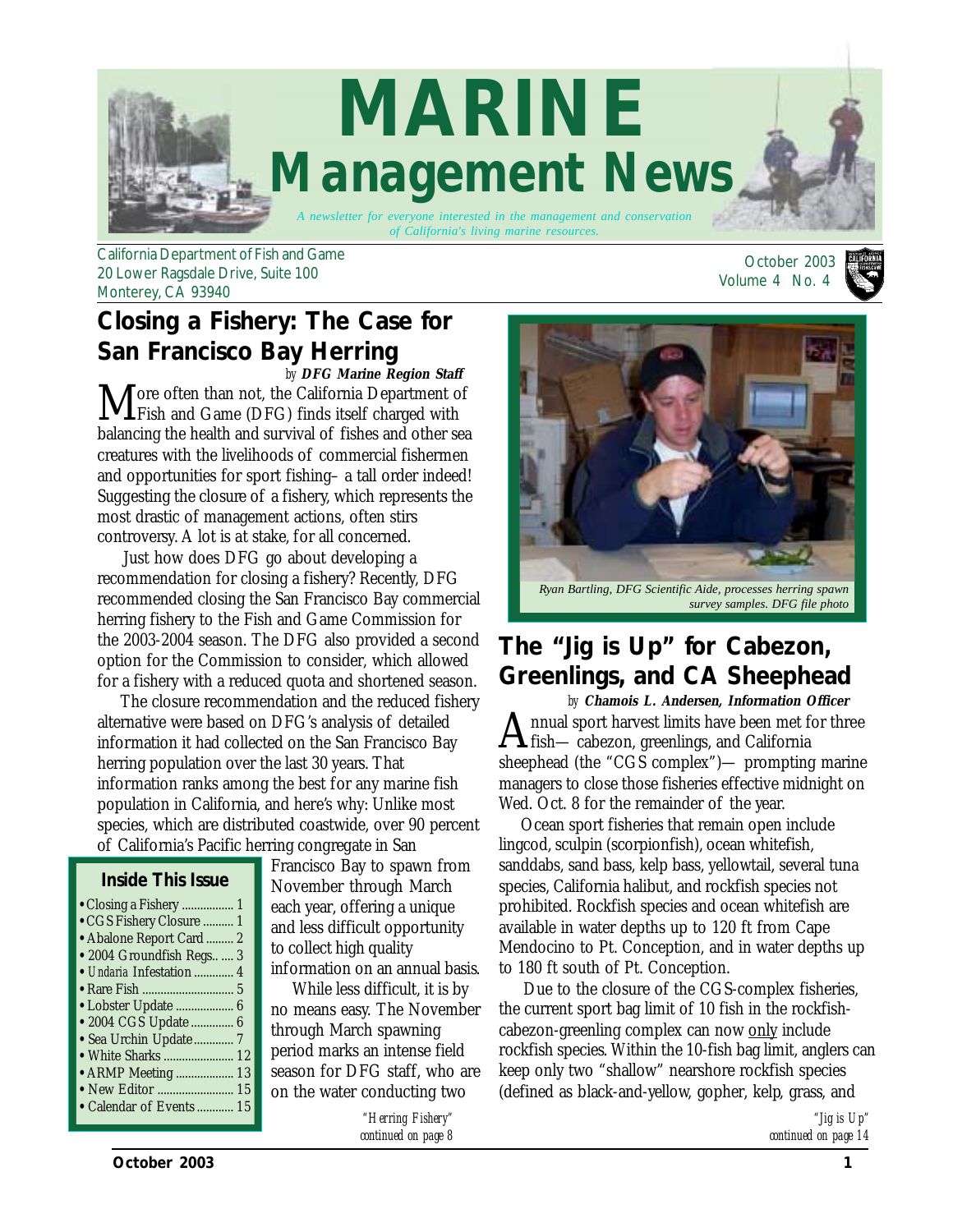## <span id="page-1-0"></span>**Abalone Report Cards Provide Vital Information for Abalone Fishery Management** *by* **Jerry Kashiwada, Marine Biologist,** *and*

 $\sum$ s the last splutters of fresh abalone steaks die<br>away in frying pans all along the northern California coast, it's time to once again do your part to take care of this delicious marine resource: turn in your abalone report cards!

 The abalone report card is a valuable tool that helps DFG manage the sport-only red abalone fishery in northern California, which closes Nov. 30. In addition to helping DFG regulate a fisherman's annual catch of abalone, the abalone report card provides important data used to estimate the red abalone catch, both for the fishery as a whole and for specific sites along the coast. Abalone fishermen 16 years or older are required to purchase both a fishing license and an abalone report card. Fishermen must fill in the date, time, and location code on the card for each abalone taken (see sample card, right). Abalone report cards are required to be returned before the end of the year to the address on the back of the card.

 Not turning in this card impairs DFG's efforts to monitor the fishery by limiting the information needed to estimate the total abalone catch. Fishermen can return their cards early if they do not plan on catching abalone all season, or if they complete their report cards before season's end.

 Low report card return rates cause problems for DFG biologists trying to estimate the size of the abalone catch. For example, people who return report cards may have different catch rates, on average, than those who do not return report cards, which can throw estimates off (to everyone's detriment). The low return rates for 2001 report cards prompted DFG biologists to mail post cards out reminding fishermen to return their 2002 report cards. Even though the mailings greatly increased number of abalone report cards returned, less than half of the 2002 report cards made their way back to DFG.

 A random telephone survey using the 2001 database of abalone card purchasers helped to correct inaccurate catch estimates caused by low return rates, but surveys cannot substitute for having all the cards returned. So, regardless of whether you caught your limit, or bought a report card and then did not try to catch a single abalone, DFG needs your abalone report cards returned before the end of the year!

 For additional information on California abalones and on the abalone report card program, contact Mr.

**Mary Patyten, Research Writer DOWN THE AVE IN THE** 

|                                                                                           | <b>ABALONE REPORT CARD</b><br>Vald jamary 1, 2003 - December 31, 2003) |                               |            |                                             |                                       |           |
|-------------------------------------------------------------------------------------------|------------------------------------------------------------------------|-------------------------------|------------|---------------------------------------------|---------------------------------------|-----------|
| <b>CATE OF ISUS</b>                                                                       | <b>HOPN PHONE</b>                                                      |                               |            |                                             |                                       |           |
| <b>NAME</b>                                                                               |                                                                        |                               |            |                                             |                                       |           |
|                                                                                           |                                                                        |                               |            |                                             |                                       |           |
| <b><i>ETREST ACCURANT</i></b>                                                             |                                                                        |                               |            |                                             |                                       |           |
| CITY                                                                                      |                                                                        | <b>STATE</b>                  |            | 2P                                          |                                       |           |
| CALIFORNIA PRESENTATIONING PAULINGS                                                       |                                                                        |                               |            |                                             | DANGLE CONSIGNY O NUMBER DATE OF URTH |           |
|                                                                                           |                                                                        |                               |            |                                             |                                       |           |
|                                                                                           |                                                                        |                               |            |                                             |                                       |           |
|                                                                                           | LOCATER DOOR HONTH                                                     |                               | <b>BAY</b> | THE                                         | LOCATION COOL                         |           |
| <b>HOATS!</b><br><b>GAI</b><br>Turds.                                                     |                                                                        |                               |            |                                             |                                       | dB        |
| ı                                                                                         |                                                                        |                               |            |                                             |                                       |           |
| Þ                                                                                         |                                                                        |                               |            |                                             |                                       | я         |
| 33                                                                                        |                                                                        |                               |            |                                             |                                       | 35        |
| 64                                                                                        |                                                                        |                               |            |                                             |                                       | 16        |
|                                                                                           |                                                                        |                               |            |                                             |                                       |           |
| š                                                                                         |                                                                        |                               |            |                                             |                                       | Đ         |
| 嗟                                                                                         |                                                                        |                               |            |                                             |                                       | 鍽         |
| σ                                                                                         |                                                                        |                               |            |                                             |                                       | ß         |
| B                                                                                         |                                                                        |                               |            |                                             |                                       | B         |
|                                                                                           |                                                                        |                               |            |                                             |                                       |           |
| Θ                                                                                         |                                                                        |                               |            |                                             |                                       | 5)        |
| 10                                                                                        |                                                                        |                               |            |                                             |                                       | 22        |
| ш                                                                                         |                                                                        |                               |            |                                             |                                       | 33        |
|                                                                                           |                                                                        |                               |            |                                             |                                       | 34        |
| 钮                                                                                         |                                                                        |                               |            |                                             |                                       |           |
| COUNTY<br>5332                                                                            | CODE                                                                   | COUNTY                        |            |                                             | SIYE                                  | CODE      |
| <b>Cinesex Cty</b><br><b>Det Marts</b>                                                    | 群                                                                      | Menterbay                     |            | <b>Navarro Ralge</b>                        |                                       | $\bullet$ |
| <b>Otlaw Del Norte County</b><br>Dat Harris<br><b>Patrick's Point</b>                     | 伊<br>п                                                                 | Mandeches<br><b>Mindecino</b> |            | 老年                                          | <b>Point Arsea Lightneses</b>         | 48<br>98  |
| <b>Harrisme</b><br><b>Trivedud</b><br>Hambultt                                            | 14                                                                     | Ploralization                 |            |                                             | Funnt Arrest (Arviva Com)             | п         |
| <b>Purps Gords</b><br>Hersleidt                                                           | 55                                                                     | <b>Hancocas</b>               |            | <b>Higgi Creek</b>                          |                                       | 11        |
| <b>Markine Gays</b><br>Herchsin                                                           | 33                                                                     | <b>Mundecine</b>              |            | <b>Schoeser Guick</b>                       |                                       | 99        |
| <b>Diner Hurchside County</b><br>Humbultt                                                 | 29                                                                     | <b>Mandostes</b>              |            | Season Lasting                              |                                       | 34        |
| Bear Harbor<br>Mindedisk                                                                  | 29                                                                     | <b>Hereineins</b>             |            | <b>Gasher Bay</b>                           |                                       | 36        |
| <b>Usal</b><br>Manderina                                                                  | 31                                                                     | Mandezies                     |            | Robinson Palint                             |                                       | 98        |
| <b>Hardy Crook</b><br>Mandodas                                                            | 12                                                                     | Sonocta                       |            | Gastshi Peint                               |                                       | 88        |
| <b>Aimbon Paint</b><br>Mandocies                                                          | 34                                                                     | Sorono                        |            | Sea Banch                                   |                                       | 61        |
| Merdocita<br>Westport                                                                     | 25<br>13                                                               | Socarna<br>Sonorea            |            | <b>Mark Print</b><br><b>Stevenson Foice</b> |                                       | 64<br>44  |
| <b>Kibedilah</b><br>Marydolden<br><b>MatKnocklar State Fact</b><br>Mesdocine              | 18                                                                     | Services                      |            | <b>Roday Paint</b>                          |                                       | 88        |
| Matadocitic<br><b>Glass Beach</b>                                                         | 18                                                                     | <b>Burniers</b>               |            | <b>Hursesban Cane</b>                       |                                       | 70        |
| Georgia Pacific MBI<br>Meadowau                                                           | 34                                                                     | Sonotha                       |            | Fluis Hill Cove                             |                                       | 躁         |
| <b>Tinki's Point</b><br>Maradocioe                                                        | 11                                                                     | Sonora                        |            |                                             | <b>Daik Polint Scala Port:</b>        | 78        |
| <b>Hundacke</b><br><b>Hara Crook</b>                                                      | Ħ                                                                      | Seawing                       |            | <b>OGNATI Cavit</b>                         |                                       | TA        |
| <b>Jagfundie State Footena</b><br><b>NewSocker</b>                                        | m                                                                      | Sovens                        |            | <b>Stiffnoor Cans</b>                       |                                       | м         |
| <b>Hundarbor</b><br><b>Cassar Cove</b>                                                    | 36                                                                     | <b>Sanorra</b>                |            | <b>Timber Comp</b>                          |                                       | m         |
| <b>Russian Galeie Marin Fach</b><br>Mandachio                                             | ш                                                                      | <b>SHOOTA</b>                 |            | <b>Ford Rass</b>                            |                                       | 群         |
| <b>Maadackso</b><br><b>Jack Puttern Galsh</b>                                             | 評                                                                      | lesers                        |            |                                             | <b>Red Campgrand (Portetti) 34</b>    | 縣         |
| <b>Mandeday Musdands</b><br>Meaddown<br>Sizedon Lare (Spring Banch) 41<br><b>Hundarin</b> | 40                                                                     | Sasadwa<br>Sovoma             |            | <b>Jewstr</b><br><b>Bodage Head</b>         |                                       | 88        |
| Van Derress Bluto Park<br><b>Mundacion</b>                                                | 41                                                                     | <b>Marks</b>                  |            | <b>Tansided Point</b>                       |                                       | 報         |
| Mendacino<br>Dark:Gidth                                                                   | 88                                                                     | <b>Harts</b>                  |            | <b>Paint Reyno</b>                          |                                       | 豚         |
| Altima Hoad<br>Mondastes                                                                  | 45                                                                     | Martin                        |            |                                             | <b>Disci Hatts County</b>             | 33        |
|                                                                                           | THIS CARD IS NONTRANSFERABLE                                           |                               |            |                                             |                                       |           |
| ONLY ONE ABALONE REPORT CARD<br><b>MAY BE PURCHASED PER YEAR</b>                          |                                                                        |                               |            |                                             |                                       |           |
|                                                                                           | <b>CARDS MUST BE RETURNED</b>                                          |                               |            |                                             |                                       |           |

*Abalone report card*

Jerry Kashiwada, marine biologist, at (707) 964-5791. Information is also available on the DFG Web site at *[www.dfg.ca.gov/mrd/abalone](http://www.dfg.ca.gov/mrd/abalone.html)*.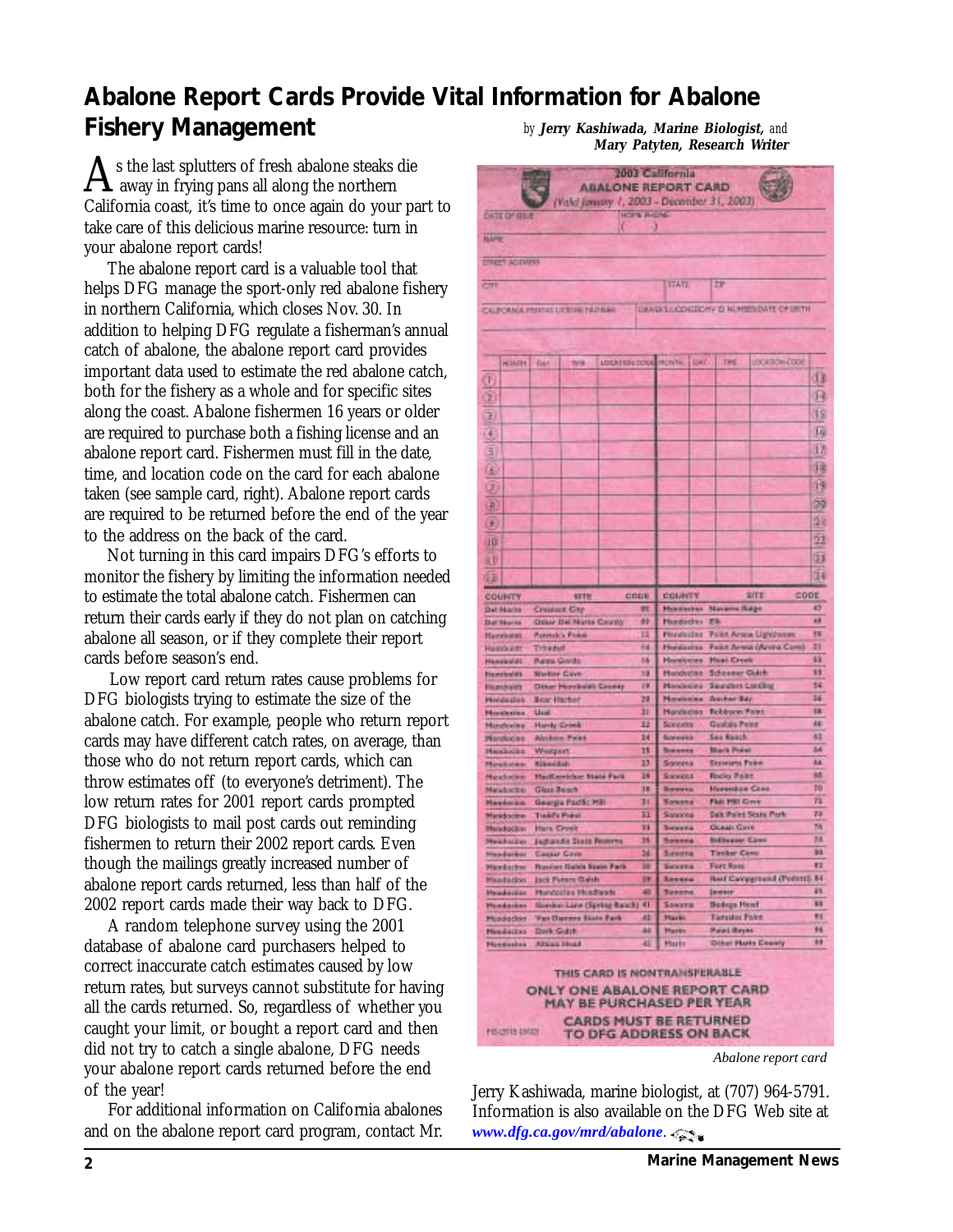### <span id="page-2-0"></span>**Proposed Changes to Recreational Bottom-Fishing Regulations for 2004** *by* **DFG Staff**

Changes in California's ocean sport fishing regulations for federally-designated groundfish (rockfish, lingcod, cabezon, kelp greenling, and California scorpionfish), and associated statemanaged species (rock greenling, ocean whitefish and California sheephead) have been proposed by DFG for consideration by the Fish and Game Commission for the 2004 calendar year. These regulatory changes are needed to help achieve groundfish management goals,

including the rebuilding of "overfished" stocks of rockfish and lingcod, and will help achieve consistency between state regulations and federal groundfish rules for the 2004 calendar year. The federal Pacific Fishery Management Council adopted changes to groundfish rules on Sept. 12. The Commission is expected to take final action at its Nov. 7 meeting in San Diego.

 The proposed changes would expand the fishing season (open

period) for most species from six to ten months in the area south of 40º10' N. latitude (near Cape Mendocino). The proposed changes would also expand fishing areas in the central and southern management areas. The tables below summarize proposed and existing regulations for 2004; all proposed changes are subject to the Commission's approval.

### **Proposed Recreational Bottom Fishing Regulations\* for 2004** -

| NOLUIEIII Management Area<br>Ocean waters between the California-Oregon Border and 40°10' N. latitude (near Cape Mendocino) |                                  |                       |                                                                                                |                                 |  |
|-----------------------------------------------------------------------------------------------------------------------------|----------------------------------|-----------------------|------------------------------------------------------------------------------------------------|---------------------------------|--|
| <b>Species</b>                                                                                                              | <b>Time Period</b>               | Depth Limit           | Daily Bag Limit                                                                                | Size Limit <sup>1</sup>         |  |
| Rockfish (except<br>canary, cowcod,<br>yelloweye and bocaccio<br>rockfishes)                                                | Open all year                    | no depth restrictions | 10 fish in combination;<br>see sub-limits for<br>bocaccio, canary, and<br>yelloweye rockfishes | see individual<br>species below |  |
| Canary, Cowcod, and<br>Yelloweye Rockfishes                                                                                 | CLOSED all year;<br>NO RETENTION |                       | NO RETENTION (zero)                                                                            |                                 |  |
| Bocaccio                                                                                                                    | Open all year                    | no depth restrictions | 2 per person; also<br>included in the 10-fish<br>aggregate rockfish bag<br>limit.              | 10" total length or<br>greater  |  |
| Cabezon                                                                                                                     | Open all year                    | no depth restrictions | 10 per person                                                                                  | 15" total length or<br>greater  |  |
| Kelp and Rock<br>Greenlings                                                                                                 | Open all year                    | no depth restrictions | 10 kelp greenling per<br>person; 10 rock greenling<br>per person                               | 12" total length or<br>greater  |  |
| Lingcod                                                                                                                     | Open all year                    | no depth restrictions | 2 per person                                                                                   | 24" total length or<br>greater  |  |

**\* Subject to Fish and Game Commission approval** 

**Northern Management Area** 

1. See regulations for information on gear restrictions and fillet lengths

*["Proposed Regulations" continued on page 10](#page-9-0)*



China rockfish *Sebastes nebulosus*

California scorpionfish *Scorpaena guttata Fish sketches by Miller and Lea, 2000; Sinclair 2000*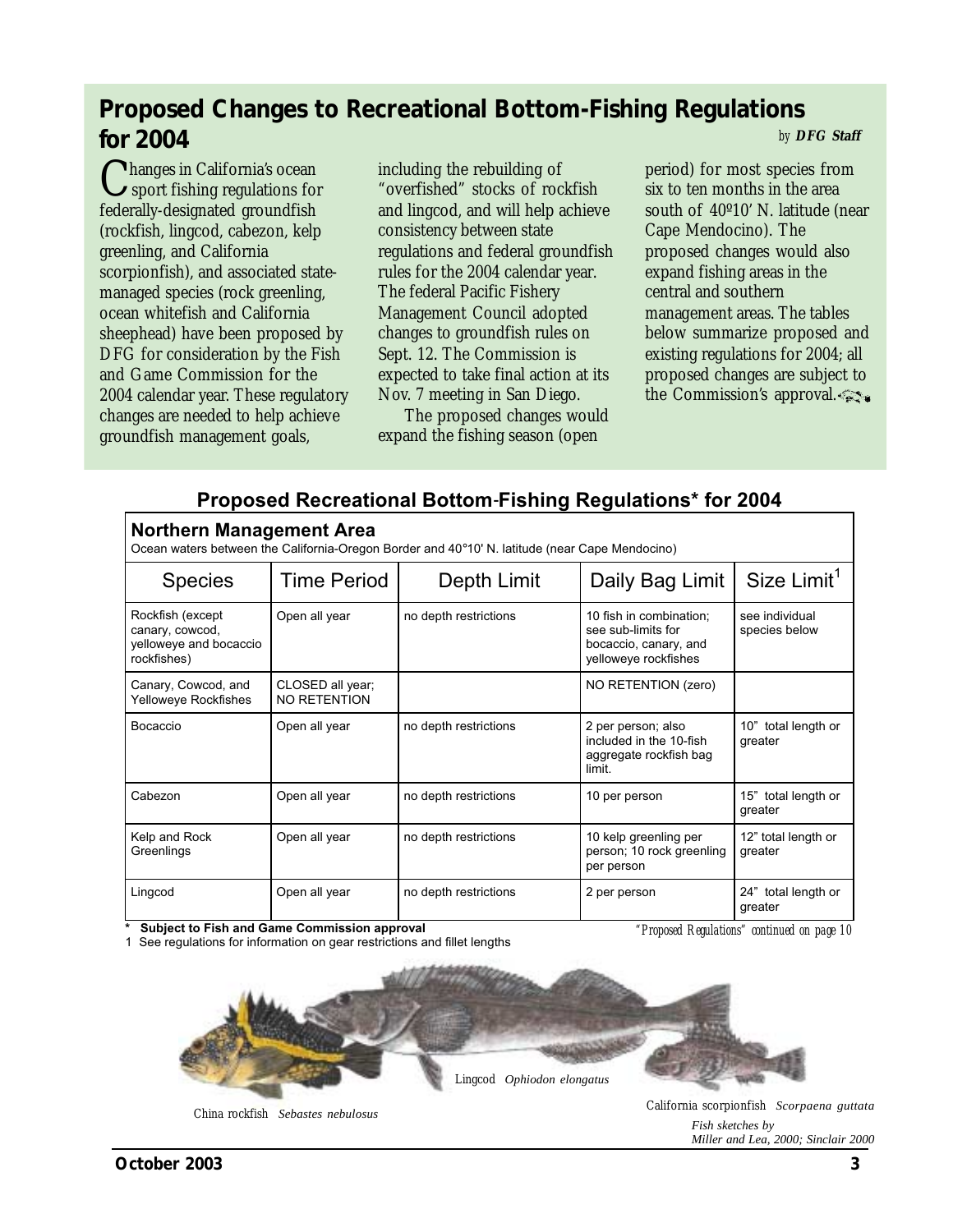#### *The frilly reproductive structure of* **Undaria** *sets it apart from most native California kelps.*

# <span id="page-3-0"></span>**Exotic Catalyst of Change** *Undaria*

 nvasive species, or non-native species that become established in new areas, are rapidly becoming one of the greatest concerns to the health of both nvasive species, or non-native species that become established in new areas, are rapidly becoming one of the greatest concerns to the health of both marine and terrestrial environments. These species may compete with native species for food or habitat, consume native species, and can fundamentally alter whole ecosystems. They pose threats to both the environment and the economy. The rate of invasive species introduction has risen dramatically in recent years and shows no signs of leveling off. In San Francisco Bay alone there are an estimated 175 or more species of non-native marine invertebrates, fish, algae, and higher plants.

 Although the rate of introductions is rising, invasive species have long been present in California. Some species have become part of what most would consider the "normal" environment. A good example is the striped bass, a popular sport fish found throughout the West Coast. Many people don't realize that striped bass were intentionally introduced to California waters in two small shipments in the late 1800s. Their current abundance and range shows how well established an introduced species can become.

 In the case of the striped bass, resource managers decided to let the introduced species remain. Striped bass are not displacing local species and are popular with fishermen. In other cases, introduced species are actively controlled and removed. These species pose a threat to native species or otherwise damage the local environment.

#### *by* **John Ugoretz***,* **Marine Biologist**

*DFG file photo*

 With few or no natural predators in their new environment, invasive species can rapidly become predominant, leading to changes that may have serious environmental consequences. In the Great Lakes an estimated \$5 billion has been spent battling the invasive zebra mussel. In the worst case, as with the green algae *Caulerpa taxifolia* in the Mediterranean, invasive species can completely displace natives and permanently alter the ecosystem.

 The brown alga *Undaria pinnatifida* has recently become established in California. *Undaria* occurs naturally in Japan and is used as a food product, *wakame*, in sushi and miso soup. It was first seen in Los Angeles Harbor in March, 2000. It spread to other southern California harbors and by August 2001 was found as far north as Monterey. *Undaria* probably arrived in ballast water and can spread on ship hulls, fishing gear, or even pleasure craft. *Undaria* "Undaria" *[continued on page 5](#page-4-1)*

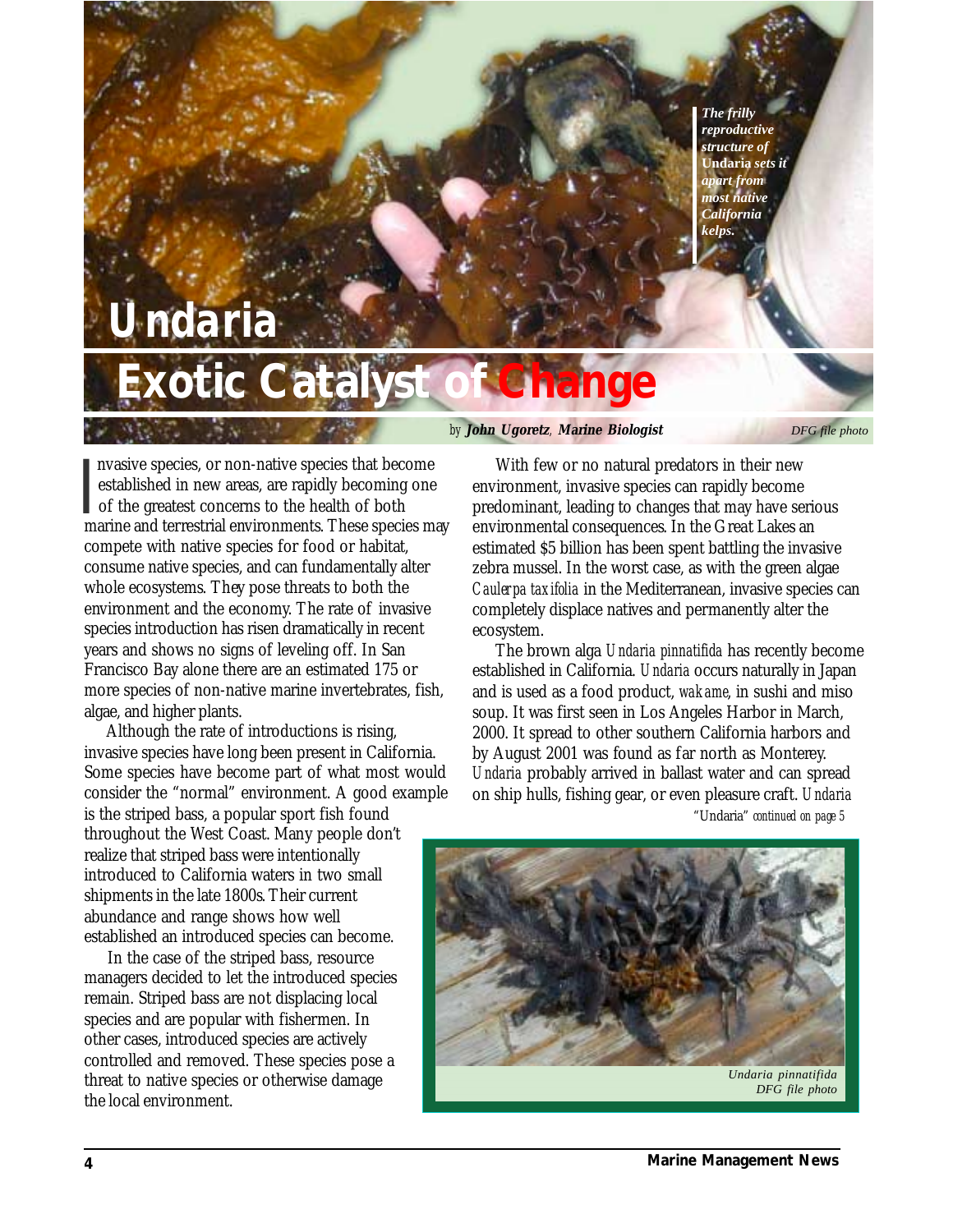#### <span id="page-4-1"></span>"Undaria" *continued from page 5*

does have the potential to spread to the open coast, and in New Zealand has covered large areas outside of bays and harbors. In California it is mostly in harbors but unfortunately has been observed in open waters at Catalina Island.

 The primary concern with *Undaria* is that it may displace important local species like giant kelp, or cause shifts in the abundance of marine fish and invertebrates that use native algae for food or shelter.

 *Undaria* is unlike most native California algae in appearance, having a highly lobed blade with a prominent midrib. The blade itself is very thin and more fragile than other algae. The biggest difference, however, is found at the base of the blade where a unique reproductive structure called a *sporophyll* forms. This structure is deeply frilled and when fully developed almost resembles a pine cone. *Undaria*, like some other algaes, has a microscopic reproductive stage (called a *gametophyte*) that is difficult to detect. For this reason, ongoing monitoring and management is required even if the larger, visible stage has been removed.

<span id="page-4-0"></span> The key to preventing the further spread of *Undaria*, or any invasive species, is prompt detection and control. The boating and fishing public can play a major part in this effort by notifying DFG of *Undaria* populations, properly maintaining vessels, and keeping boat hulls and other in-water gear clean and free of fouling. *Undaria* is being removed wherever possible, although considering its current spread it is unlikely that it can be completely eradicated from state waters.

 DFG is currently working with other agencies and the public to develop an aquatic invasive species plan,

#### **DFG Biologist Finds Rare Fish Framment Constraint Figure 1 Hypersupy 1 Hypersupy 1 Hypersupy 2016**  *by* **Mary Patyten, Research Writer**





*Barbara Harbor. DFG file photo*

likely to be completed in 2004. For a recent survey of non-native marine and brackish California plants, go to **[www.dfg.ca.gov/ospr/organizational/scientific/](http://www.dfg.ca.gov/ospr/organizational/scientific/exotic/exotic%20report.htm) exotic/exotic%20report.htm.** For more information on *Undaria* or other invasive species, contact Susan Ellis, DFG invasive species coordinator at (916) 653-8983 or by e-mail at *sellis@dfg.ca.gov*.

**T L** species?

 You could almost hear the wheels whirring as Bob Lea, DFG marine biologist, puzzled over his first glimpse of the fish from the research submersible *Delta*, 250 m (750 ft) down in the Cypress Arm of Carmel Submarine Canyon. With those blazing-white "eyebrows," delicate white "feelers" extending from the head and sides, and a huge mouth, it was quite unlike anything he'd seen on previous submersible dives.

 He found the fish resting on a soft-silt bottom within the Arm. At first, Lea thought it might be a dusky sculpin, but he realized after closer examination that he had found a rare **frogmouth**

*["Marine Rarity" continued on page 15](#page-14-0)*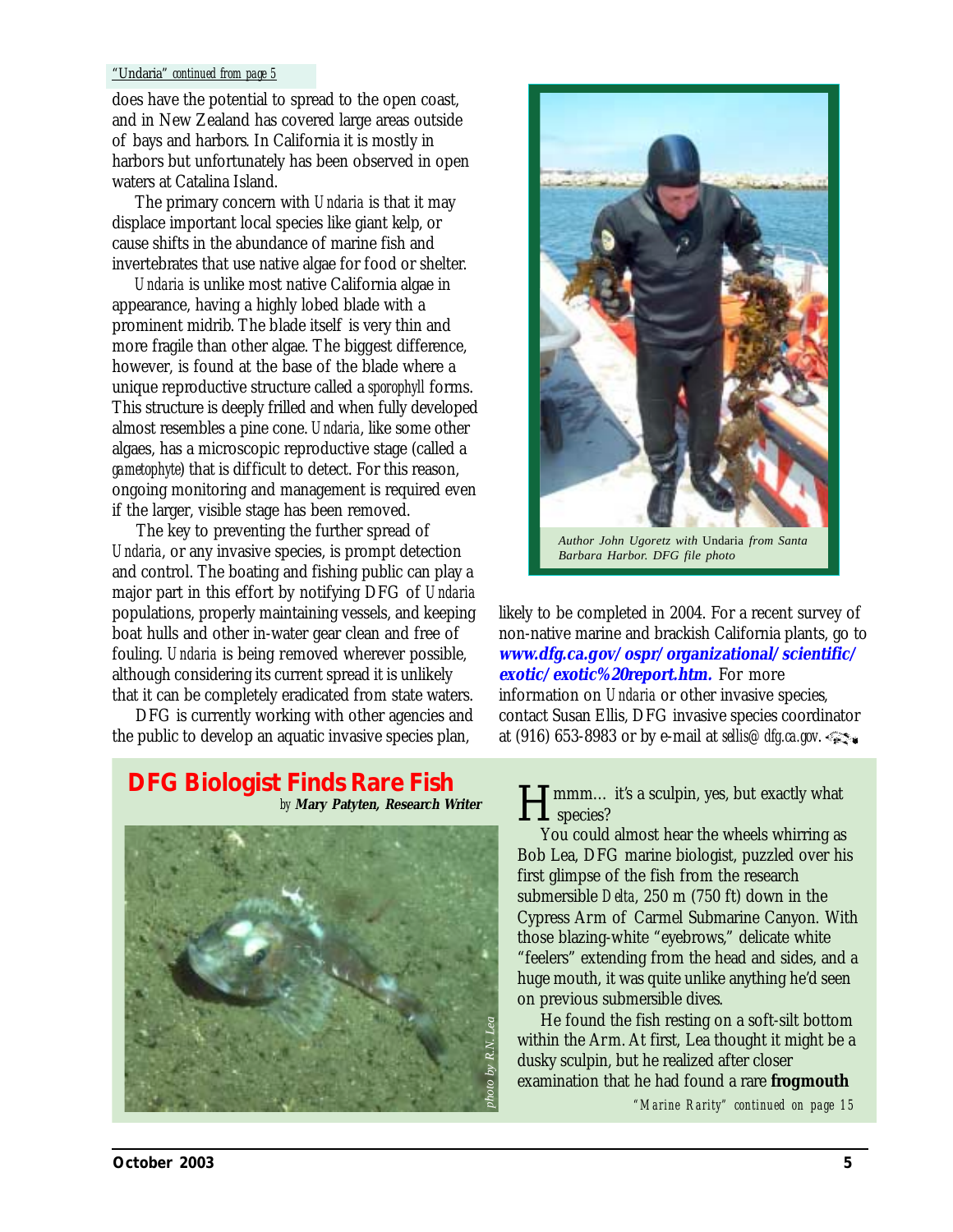<span id="page-5-0"></span>

### **Commercial Lobster Fishery Lottery Ends, Regulatory Changes In the Works**

*by* **Kristine Barsky***,* **Senior Marine Biologist Specialist** *by* **Deb Wilson-Vandenberg, Research Manager**

Entry into California's commercial lobster fishery has been restricted since 1996. Last year, representatives from the lobster fishery went to the Fish and Game Commission and requested that fishing permits be made transferable and that the size of the fishery (capacity goal) be reduced. The DFG agreed that a review of the lobster restricted access program was needed, but projected that changes could not be implemented any time soon. In the meantime, a moratorium on the lobster lottery (for new entrants into the fishery) was proposed and approved by the Commission in July 2003.

 In July, lobster industry representatives told the Marine Subcommittee that they had held industry meetings and reached agreement on criteria for transferable permits that they'd like to see implemented as soon as possible. Acknowledging that DFG is having to reduce its workload because of staffing limitations, the industry suggested that they hire a consultant to prepare the paperwork for regulatory changes. The commissioners encouraged their efforts, provided they work with DFG to insure that the regulatory package addresses all areas of concern and includes a complete range of options.



*photo courtesy S. Barsky. All rights reserved.*

## **2004 Regulations Evolving for Cabezon, Sheephead, Greenlings**

*and* **Mary Patyten***,* **Research Writer**

**Harvest limits and allocations have been**<br>adopted by the Fish and Game Commission for the cabezon-greenlingssheephead complex (CGS complex) for 2004.

 The new allocation ratios will increase the proportion of the landings that can be harvested by the recreational fisheries for all three species, while lowering the proportion for commercial fisheries. Region-based harvest limits were considered, but were ultimately rejected by the Commission.

 The Commission adopted conservative interim harvest guidelines for the CGS complex in 2000 to address concerns that recent landings would not be sustainable. This concern, coupled with limited information on the status of the stocks, prompted Commission action.

 When the *Nearshore Fishery Management Plan* was adopted in 2002, DFG was asked to review the interim harvest guidelines for the CGS complex using refined recreational and commercial landings data, and to produce appropriate, precautionary harvest limits that were not to exceed 50 percent of recent landings. The Commission also asked DFG to re-evaluate the recreational-commercial allocation ratios adopted in 2000 using the refined landings information.

 In Aug. 2003, the Commission adopted revised harvest guidelines that changed the total harvest limits slightly, and adjusted the 2000 allocation ratios (see table, page 7). The Commission also adopted two-month trip limits for the commercial fishery.

 DFG will continue to conduct in-season monitoring of the fisheries to keep landings

*["CGS complex" continued on page 7](#page-6-0)*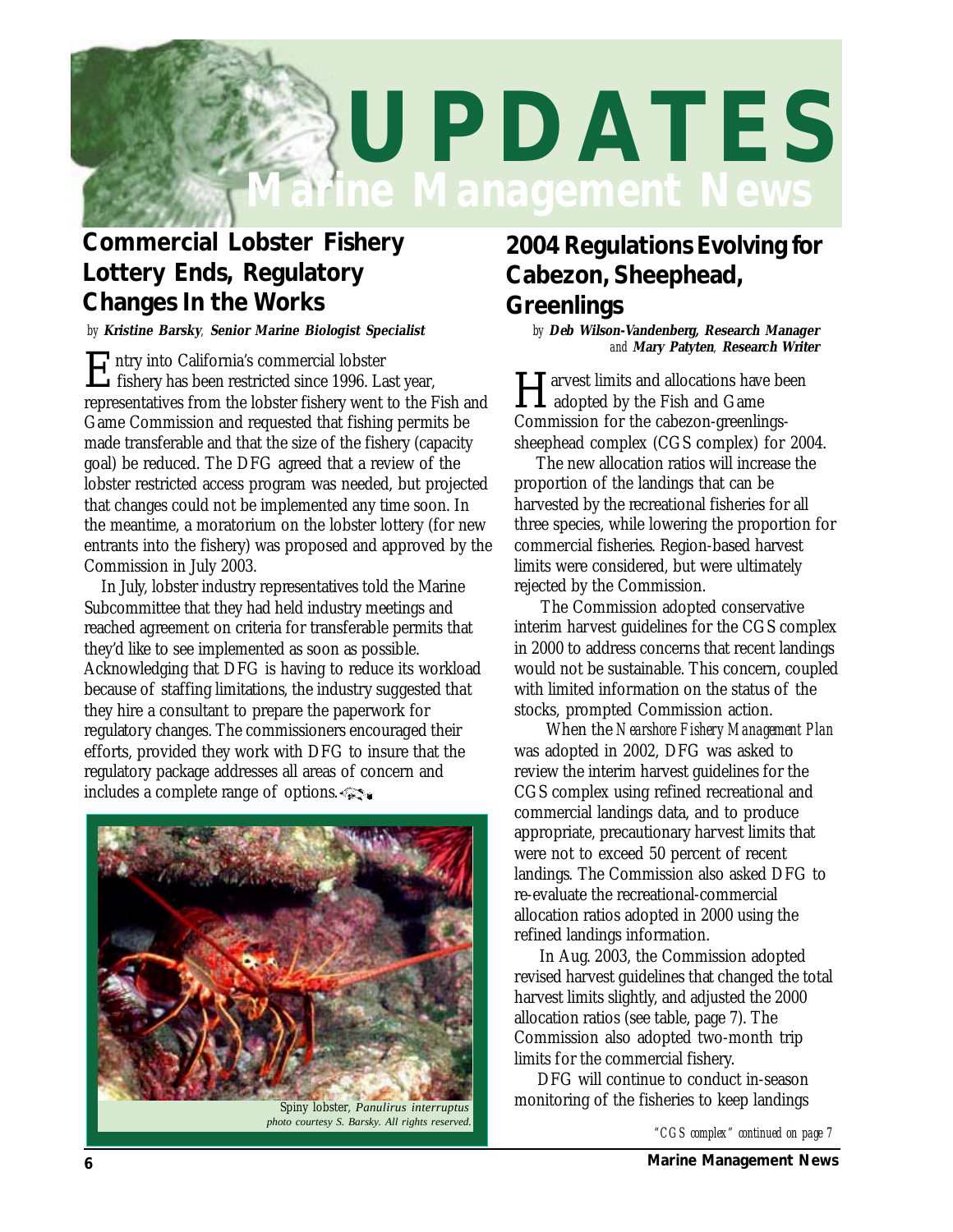#### <span id="page-6-0"></span>*"CGS Complex" continued from page 6*

sustainable, and to close fisheries early when projections indicate harvest limits will be reached prior to the end of the fishing season.

 The recently completed cabezon stock assessment rated that population as

"precautionary," but found that it was not overfished. The Pacific Fishery Management Council's (PFMC) Science and Statistical Committee will review the assessment results, which should be adopted in November. At that time, future harvest limits will be set by PFMC and the state.

 The CGS-complex fishery, a derby-style commercial fishery where fishermen rush to catch fish before allocations are met, has been a problem ever since interim regulations were adopted in 2000. DFG and the Commission have adopted management measures to address the derby-fishery problem, including trip limits. Unfortunately, these trip limits will impact the top-producing individuals who have the most invested in the fishery, and whose landings have been well above the established trip limits. Alternatives to help minimize this impact have been or will be presented to the Commission for

| <b>Species</b>                                   | <b>Commercial</b><br><b>Allocation</b> | Recreational<br><b>Allocation</b> | <b>Total Statewide</b><br><b>Harvest Limits</b> |
|--------------------------------------------------|----------------------------------------|-----------------------------------|-------------------------------------------------|
| <b>California sheephead</b>                      | 75,200                                 | 130,300                           | 205,500                                         |
| <b>Cabezon</b>                                   | 75,600                                 | 118,300                           | 193,900                                         |
| <b>Greenlings (genus</b><br><b>Hexagrammos</b> ) | 3,400                                  | 34,200                            | 37,600                                          |

**2004 Allocations and Harvest Limits (in pounds) for the CGS complex**

consideration. Among the options being discussed are permit stacking, tiered permit systems, and individual transferable quotas (also known as ITQs).

 Interested constituents will be provided with opportunities to comment on proposed regulations at future Commission meetings (the full set of CGS complex regulations has not yet been developed). For more information, contact Ms. Deb Wilson-Vandenberg, research manager, at (831) 649-2892, or e-mail *dwilsonv@dfg.ca.gov*.

#### **Since the tide is right...**

#### *[www.dfg.ca.gov/mrd](http://www.dfg.ca.gov/mrd)* **Try surfing on the Marine Region Web site**

#### **Changes in Commercial Sea Urchin Season, Regulations Give Fishermen a Break** *by* **Peter Kalvass, Senior Marine Biologist**

Several changes to the commercial sea urchin  $\Box$  regulations (Title 14, Sec. 120.7) became effective on Sept. 2. The most significant of these from a management perspective is the elimination of the once-monthly, week-long closures in May, June, Aug. and Sept. that have been a fixture of the fishery since 1992. The closures were intended to reduce effort during the period when fishery value was lowest and opportunity greatest. The industry has argued that the closures made it difficult to maintain a consistent market presence during the summer months and that overall effort has declined. In addition to eliminating the weekly closures, the month of July was opened to fishing in northern California, providing for a statewide uniform season.

 The minimum landing requirement for renewal of a sea urchin permit, established in 1990, was also repealed. This provision, intended as a tool to reduce the number of fishery participants, was ineffective and caused some permittees to fish for sea urchins when they otherwise would not have, in order to meet the requirement.

 The existing procedure for issuing new permits via a random drawing among qualified sea urchin crewmember permittees was modified to give greater opportunity for obtaining a permit to crewmembers that have been active in the fishery for a longer period of time. The change gives crewmember permittees one additional drawing entry for each year of participation in the fishery above a minimum of two years, to a maximum of five entries per drawing. There are several other changes pending administrative review.

 The due date for sea urchin fishing activity records was modified from the fifth day of the month to the tenth day in order to make this regulation consistent with Section 190 and with other fisheries.

*["Sea Urchin" continued on page 14](#page-13-1)*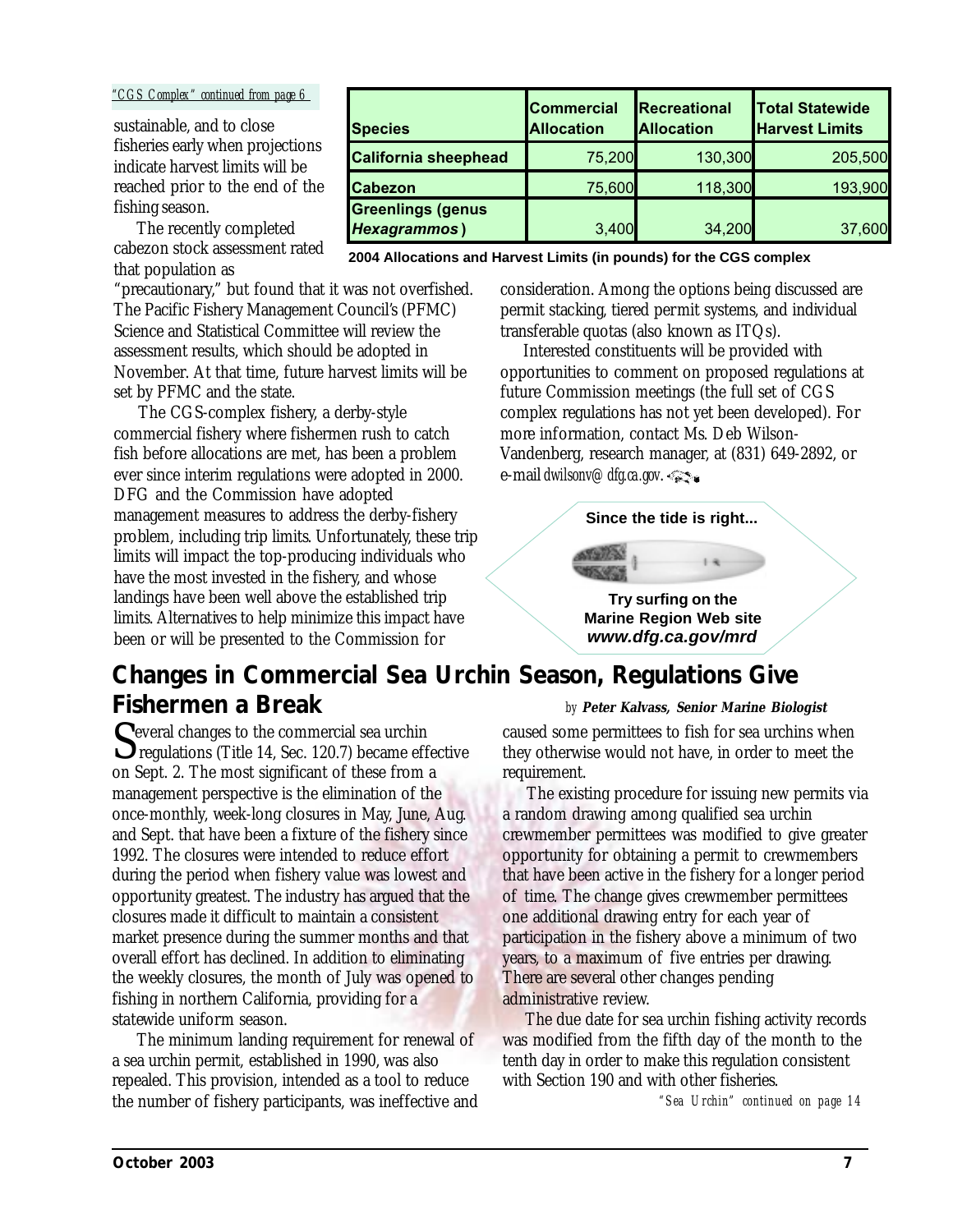<span id="page-7-0"></span>

#### *"Her ring Fishery" continued from page 1*

independent surveys and sampling schools of herring throughout the five-month period.

 One of DFG's annual surveys, the hydroacoustic survey, measures herring schools with depth-sounding gear which draws, or "marks," the schools on paper. This survey is conducted from a 32-foot aluminum vessel that is also used to collect samples of herring from each school with a mid-water trawl.

 To minimize the effect of school movement, the hydroacoustic survey is conducted at slack tide. Transects are run across a school and its dimensions are recorded. At the DFG laboratory in Belmont, these dimensions are measured to calculate the surface area of the school. The marks on paper are then compared to a standard that DFG created by chartering a purse-seine vessel to actually catch and weigh herring that had been marked hydroacoustically. DFG biologists use this standard each season to estimate the schools' weight as represented by marks of varying density and area. This is one way that DFG biologists estimate the total tonnage of a herring school.

 Samples of herring scooped up in mid-water trawls are used to determine the age composition of the school, as well as its sex ratio (males to females) and readiness to spawn. At the Belmont lab, otoliths (ear bones) are removed from the fish and examined under a microscope to determine age. The herring are also measured and weighed to determine their condition as an indicator of growth and general wellbeing.

 Another survey, the spawn survey, estimates herring school size by measuring spawning areas. Spawning occurs in the intertidal and shallow subtidal zones of the bay when female herring lay sticky eggs on vegetation, rocks, pier pilings, and boat bottoms. Spawn surveys are conducted from an 18-foot aluminum skiff, which is ideal for getting into shallow areas (2 ft deep), nosing into rocky shorelines, or even beaching, which is sometimes necessary to collect egg samples. The total number of eggs spawned is estimated by determining the number of eggs in

smaller sample areas, then averaging and expanding the number to cover the entire spawning area.

 DFG biologists measure spawning areas and take samples using a variety of techniques depending on where the spawning occurs. For example, subtidal spawnings typically occur on vegetation, and samples are collected by dragging a rake from a skiff. Back in the Belmont lab, egg samples are cleaned, weighed, separated from vegetation, and the number of eggs are counted or estimated by weight.

 At the beginning of each season, DFG divers sample subtidal vegetation to determine how densely the vegetation is growing. Vegetation density, along with the number of eggs in samples and the total area measurement, is used to calculate the total number of eggs spawned on vegetation. When herring spawn on pier pilings, DFG's inventory of the pilings along the San Francisco waterfront and the Sausalito marinas is used to estimate the number of eggs covering the pilings.

 The total number of eggs spawned is used to calculate how many tons of adult herring have spawned. Using

the average number of eggs produced per ounce of adult body weight, along with the sex ratio of the school, the total number of eggs is converted into a weight estimate (tons) of adult spawners.

 By completing the two surveys (hydroacoustic and spawn), DFG obtains two independent estimates of the tons of adult herring in each school. The best estimates of each school are often combined and *"Herring Fishery" [continued on page 9](#page-8-0)*

*Herring eggs on vegetation. DFG file photo*

**8 Marine Management News**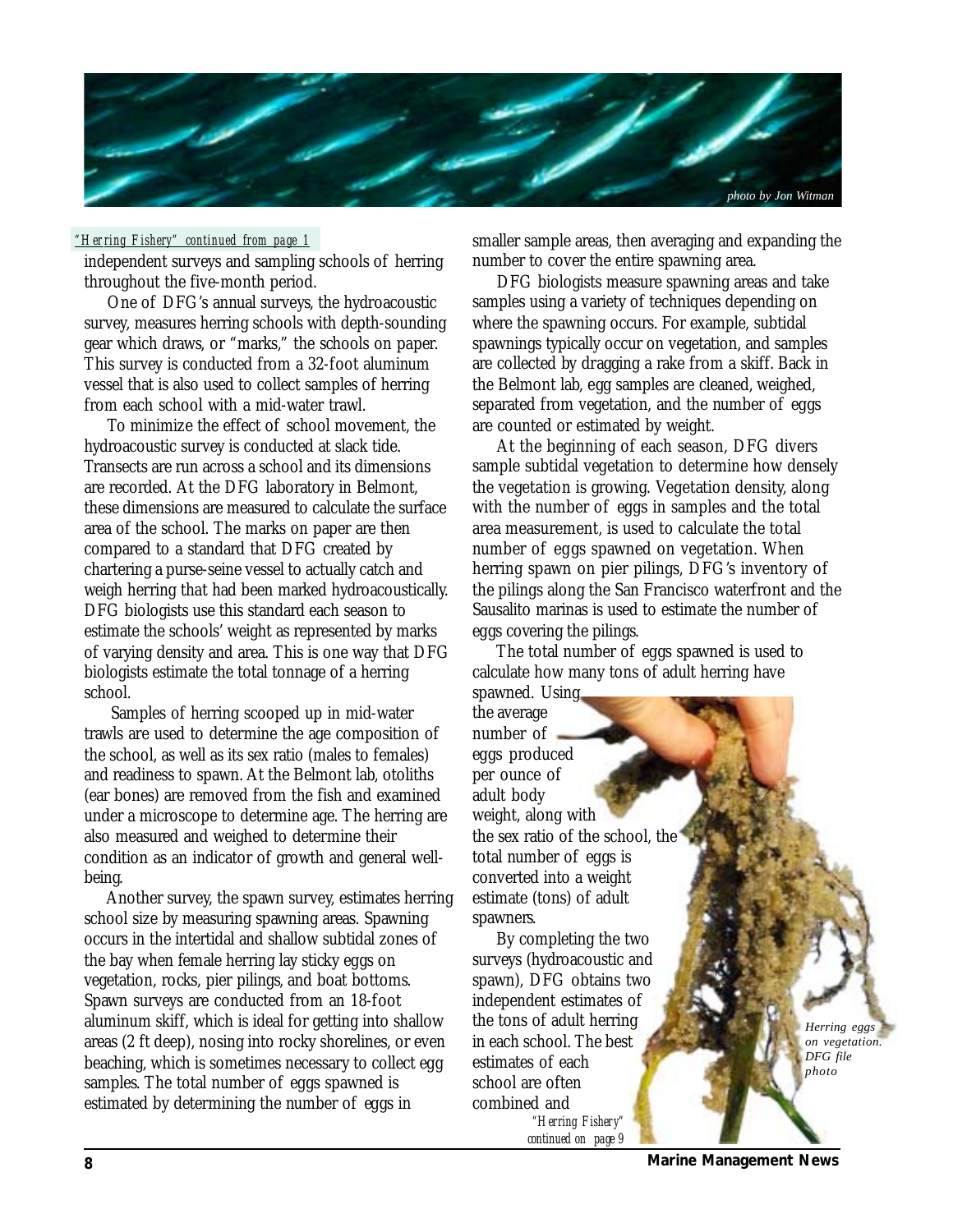#### <span id="page-8-0"></span>*"Herring Fishery" continued from page 8*

averaged to produce the season's total estimate of stock size (or *biomass*). Along the way, DFG also estimates the age structure of the stock from sampling as well as the "strength" of ages present. Of all the essential fisheries information needed to manage populations, stock size and age structure are the most valuable. The San Francisco Bay herring population is one of the few marine fish populations for which DFG has such extensive information.

 With this data, DFG sets the upcoming season's fishing quotas. The quota is set annually at no more than 15 percent of the previous season's spawning biomass estimate. This harvest rate also takes into

consideration ocean conditions, population size and structure, and the importance of Pacific herring as a food fish for other species.

 For San Francisco Bay herring, these survey methods have served management purposes quite well. Over the past several years, however, DFG has become concerned about an increasing disparity between the two



herring, most of which are first-time spawners. A reduced number of age four and older herring means that there are fewer herring available to support the fishery.

 This decline caused documented changes in the commercial catch. Even thought the number of age six and older herring in the total population is typically low, they comprised the largest portion of the commercial catch until the early 1990s. These ages now comprise less than ten percent of the catch. Age five herring, which had been the staple of the catch, has also fallen below ten percent of landings in recent years. Of particular concern is an increase in the number of age three herring in the commercial catch,

many of which are firsttime spawners. Age three herring have comprised as much as 50 percent of the catch in the last three seasons.

 Another concern has been biomass estimates that have remained well below the long-term average from the 1997- 1998 El Niño through the 2001-2002 season. (The 2002-2003 biomass estimate was never completed because of concern over disparate survey results.) Also,

surveys' biomass estimates. While both estimates have been lower than the long-term average, hydroacoustic survey estimates have fluctuated and been higher, and spawn survey estimates have remained consistently low. Although the 2002-2003 surveys would normally have been used to set the quotas for the 2003-2004 season, DFG decided not to use them because of the increased potential for an inaccurate biomass estimate.

 This situation spurred DFG to embark on an indepth analysis of the status of the San Francisco Bay herring population, using data it had collected for the past 30 years. The results of the analysis raised a number of concerns about the current population's ability to support a fishery.

 The population has seen a marked decline in the number of age four and older herring since the 1997- 1998 El Niño event. Age four and older herring are needed to support the fishery, since the management strategy is to avoid the harvest of age two and three

despite reduced quotas since the 1997-1998 El Niño and an increased amount of time spent fishing, the fleet has been unable to catch its full quota for five of the last six fishing seasons.

 To further assess the status of the herring population, DFG processed its data using a Coleraine stock assessment model, an analysis tool developed by the University of Washington's School of Fisheries. The results of this assessment also indicated that the population biomass was at a low level, and that the age structure of the population was compressed, with fewer older herring.

 Next, DFG sought an independent peer review of its use of the Coleraine model and its survey methods. California Sea Grant administered the peer review, selecting a panel of scientists with expertise in fish population dynamics. In addition to reviewing DFG's survey methods and use of the Coleraine model, the *["Herring Fishery" continued on page 13](#page-12-0)*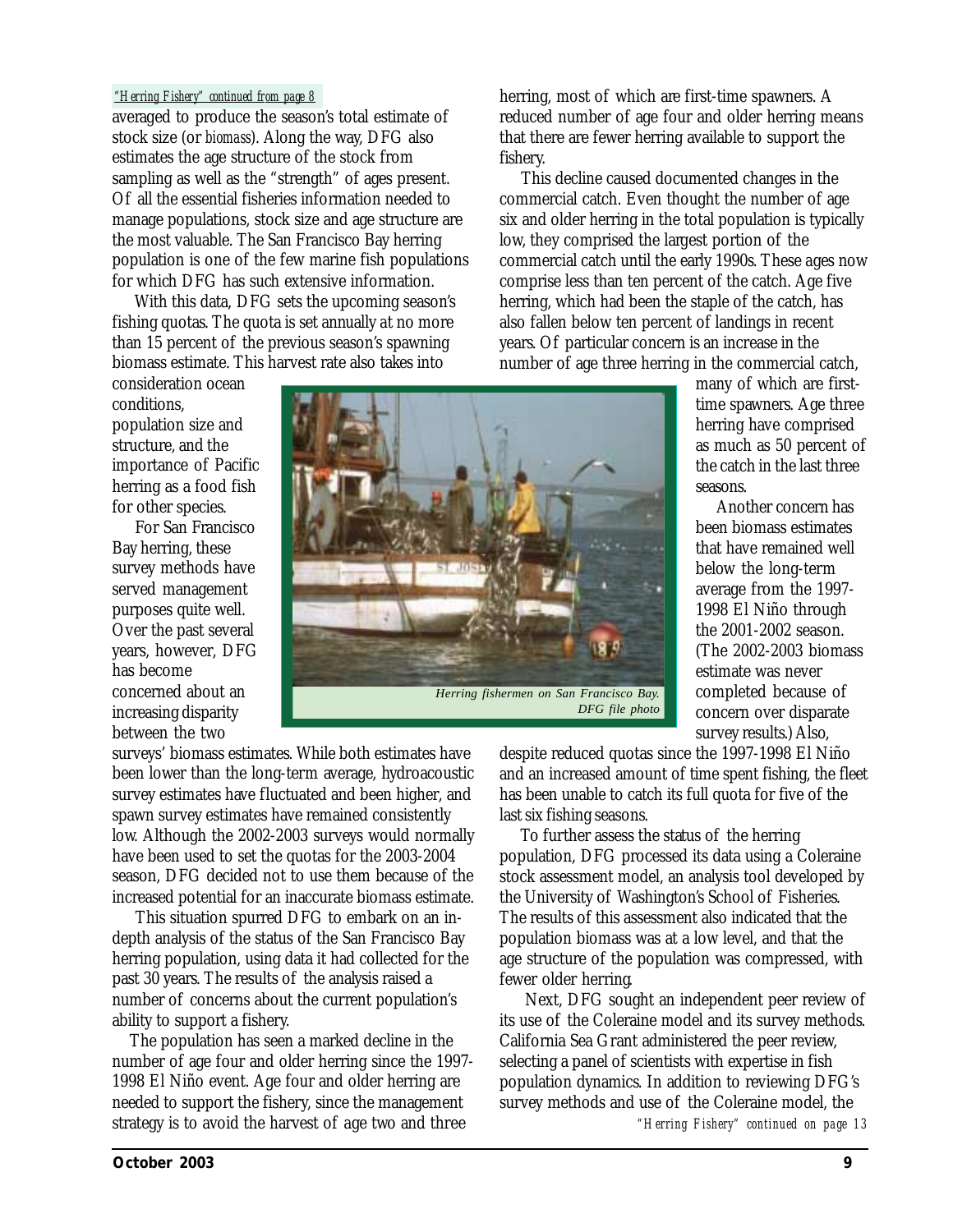### <span id="page-9-0"></span> **Proposed Recreational Bottom Fishing Regulations\* for 2004-Continued** -

### **Central Management Area**

Ocean waters between 40°10' N. latitude (near Cape Mendocino) and 34°27' N. latitude (Point Conception)

| Ocean waters between 40°10' N. latitude (near Cape Mendocino) and 34°27' N. latitude (Point Conception)                                                          |                                                           |                                                                                                                                                                                         |                                                                                                                                                                  |                                               |  |  |
|------------------------------------------------------------------------------------------------------------------------------------------------------------------|-----------------------------------------------------------|-----------------------------------------------------------------------------------------------------------------------------------------------------------------------------------------|------------------------------------------------------------------------------------------------------------------------------------------------------------------|-----------------------------------------------|--|--|
| <b>Species</b>                                                                                                                                                   | Time Period <sup>1</sup>                                  | Depth Limit                                                                                                                                                                             | Daily Bag Limit                                                                                                                                                  | Size Limit <sup>2</sup>                       |  |  |
| <b>RCG Complex</b><br>(including all species of<br>Rockfish, Cabezon and<br>Greenlings as defined in<br>Section 1.91, Title 14)                                  | Open Jan, Feb, and<br>May-Dec<br>Closed Mar-April         | • Jan, Feb, and Sep-Dec<br>may only be taken in less<br>than 180 feet (30<br>fathoms $)^3$ ;<br>• May-Aug may only be<br>taken in less than 120 feet<br>$(20 \text{ fathoms})^3$        | 10 fish in combination; see<br>sub-limits for shallow<br>nearshore rockfish,<br>cabezon, greenlings, and<br>bocaccio, cowcod, canary<br>and yelloweye rockfishes | see individual<br>species and<br>groups below |  |  |
| <b>Shallow Nearshore</b><br>Rockfish (as defined in<br>Section 1.90, Title 14;<br>includes Black-and-<br>yellow, China, Grass,<br>Gopher and Kelp<br>Rockfishes) | Open Jan, Feb, and<br>May-Dec<br>Closed Mar-April         | • Jan, Feb, and Sep-Dec<br>may only be taken in less<br>than 180 feet<br>$(30 \text{ fathoms})^3$ ;<br>• May-Aug may only be<br>taken in less than 120 feet<br>$(20 \text{ fathoms})^3$ | 2 fish in combination; also<br>included in the 10-fish<br>aggregate RCG complex<br>bag limit                                                                     |                                               |  |  |
| Cabezon                                                                                                                                                          | Open Jan, Feb, and<br>May-Dec;<br><b>Closed Mar-April</b> | • Jan, Feb, and Sep-Dec<br>may only be taken in less<br>than 180 feet<br>$(30 \text{ fathoms})^3$ ;<br>• May-Aug may only be<br>taken in less than 120 feet<br>$(20 \text{ fathoms})^3$ | 3 fish; also included in the<br>10-fish aggregate RCG<br>complex bag limit                                                                                       | 15" total length or<br>greater                |  |  |
| Kelp and Rock<br>Greenlings                                                                                                                                      | Open Jan, Feb, and<br>May-Dec;<br><b>Closed Mar-April</b> | • Jan, Feb, and Sep-Dec<br>may only be taken in less<br>than 180 feet<br>$(30 \text{ fathoms})^3$ ;<br>• May-Aug may only be<br>taken in less than 120 feet<br>$(20 \text{ fathoms})^3$ | 2 fish in combination; also<br>included in the 10-fish<br>aggregate RCG complex<br>bag limit                                                                     | 12" total length or<br>greater                |  |  |
| Canary, Cowcod, and<br>Yelloweye Rockfishes                                                                                                                      | CLOSED all year;<br>NO RETENTION                          |                                                                                                                                                                                         | NO RETENTION (zero)                                                                                                                                              |                                               |  |  |
| Bocaccio                                                                                                                                                         | Open Jan, Feb, and<br>May-Dec:<br>Closed Mar-April        | • Jan, Feb, and Sep-Dec<br>may only be taken in less<br>than 180 feet<br>$(30 \text{ fathoms})^3$ ;<br>• May-Aug may only be<br>taken in less than 120 feet<br>$(20 \text{ fathoms})^3$ | 1 fish; also included in the<br>10-fish aggregate RCG<br>complex bag limit                                                                                       | 10" total length or<br>greater                |  |  |
| Lingcod                                                                                                                                                          | Open Jan, Feb, and<br>May-Dec;<br>Closed Mar-April        | • Jan, Feb, and Sep-Dec<br>may only be taken in less<br>than 180 feet<br>$(30 \text{ fathoms})^3$ ;<br>• May-Aug may only be<br>taken in less than 120 feet<br>$(20 \text{ fathoms})^3$ | 2 per person                                                                                                                                                     | 24" total length or<br>greater                |  |  |
| California Scorpionfish                                                                                                                                          | Open Jan, Feb, and<br>May-Dec;<br>Closed Mar-April        | • Jan, Feb, and Sep-Dec<br>may only be taken in less<br>than 180 feet<br>$(30 \text{ fathoms})^3$ ;<br>• May-Aug may only be<br>taken in less than 120 feet<br>$(20 \text{ fathoms})^3$ | 5 per person                                                                                                                                                     | 10" total length or<br>greater                |  |  |
| Ocean Whitefish                                                                                                                                                  | Same as the rockfish<br>and lingcod seasons <sup>4</sup>  | Same as the rockfish and<br>lingcod seasons <sup>4</sup>                                                                                                                                | 10 per person                                                                                                                                                    |                                               |  |  |
| California Sheephead                                                                                                                                             | Same as the rockfish<br>and lingcod seasons <sup>4</sup>  | Same as the rockfish and<br>lingcod seasons <sup>4</sup>                                                                                                                                | 5 per person                                                                                                                                                     | 12" total length or<br>greater                |  |  |

**\*Subject to Fish and Game Commission approval** 

1. Fish and Game Commission is considering a proposed exemption to closed periods for shore-based divers and anglers

2. See regulations for information on gear restrictions and fillet lengths

4. The Fish and Game Commission is considering three other options: open all year and may only be taken in less than 120 ft (20 fathoms)<sup>3</sup>; open all year and may only be taken in less than 360 ft (60 fathoms)<sup>3</sup>; open all year and no depth restrictions<sup>3</sup>

<sup>3.</sup> In the Cowcod Conservation Areas fishing is prohibited in waters greater than 120 ft (20 fathoms)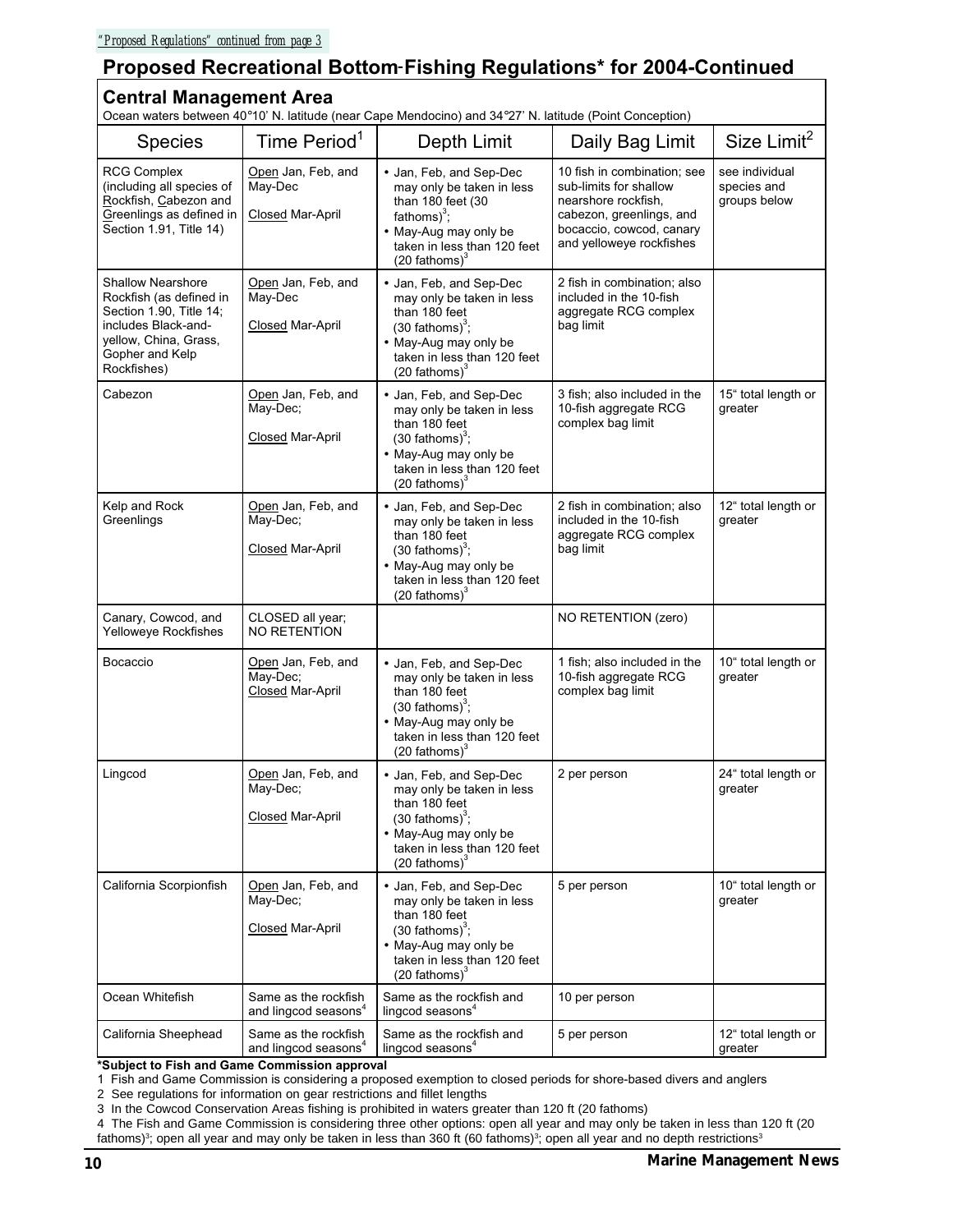### **Proposed Recreational Bottom Fishing Regulations\* for 2004-Continued** -

| <b>Southern Management Area</b><br>Ocean waters between 34°27' N. latitude (Point Conception) and the U.S.-Mexican Border                                        |                                                                      |                                                                      |                                                                                                                                                                  |                                               |  |  |
|------------------------------------------------------------------------------------------------------------------------------------------------------------------|----------------------------------------------------------------------|----------------------------------------------------------------------|------------------------------------------------------------------------------------------------------------------------------------------------------------------|-----------------------------------------------|--|--|
| <b>Species</b>                                                                                                                                                   | Time Period <sup>1</sup>                                             | Depth Limit                                                          | Daily Bag Limit                                                                                                                                                  | Size Limit <sup>2</sup>                       |  |  |
| <b>RCG Complex</b><br>(including all species of<br>Rockfish, Cabezon and<br>Greenlings as defined in<br>Section 1.91, Title 14)                                  | Open Mar-Dec;<br>Closed Jan-Feb                                      | may only be taken in less<br>than 360 feet (60 fathoms) <sup>3</sup> | 10 fish in combination; see<br>sub-limits for shallow<br>nearshore rockfish,<br>cabezon, greenlings, and<br>bocaccio, cowcod, canary<br>and yelloweye rockfishes | See individual<br>species and<br>groups below |  |  |
| <b>Shallow Nearshore</b><br>Rockfish (as defined in<br>Section 1.90, Title 14;<br>includes Black-and-<br>yellow, China, Grass,<br>Gopher and Kelp<br>Rockfishes) | Open Mar-Dec;<br>Closed Jan-Feb                                      | may only be taken in less<br>than 360 feet (60 fathoms) $3$          | 2 fish in combination; also<br>included in the 10-fish<br>aggregate RCG complex<br>bag limit                                                                     |                                               |  |  |
| Cabezon                                                                                                                                                          | Open Mar-Dec;<br>Closed Jan-Feb                                      | may only be taken in less<br>than 360 feet (60 fathoms) <sup>3</sup> | 3 fish; also included in the<br>10-fish aggregate RCG<br>complex bag limit                                                                                       | 15" total length or<br>greater                |  |  |
| Kelp and Rock<br>Greenlings                                                                                                                                      | Open Mar-Dec;<br>Closed Jan-Feb                                      | may only be taken in less<br>than 360 feet (60 fathoms) $3$          | 2 fish in combination; also<br>included in the 10-fish<br>aggregate RCG complex<br>bag limit                                                                     | 12" total length or<br>greater                |  |  |
| Canary, Cowcod, and<br>Yelloweye Rockfishes                                                                                                                      | CLOSED all year;<br><b>NO RETENTION</b>                              |                                                                      | NO RETENTION (zero)                                                                                                                                              |                                               |  |  |
| Bocaccio                                                                                                                                                         | Open Mar-Dec;<br>Closed Jan-Feb                                      | may only be taken in less<br>than 360 feet (60 fathoms) $3$          | 1 fish; also included in the<br>10-fish aggregate RCG<br>complex bag limit                                                                                       | 10" total length or<br>greater                |  |  |
| Lingcod                                                                                                                                                          | Open Mar-Dec;<br>Closed Jan-Feb                                      | may only be taken in less<br>than 360 feet (60 fathoms) $3$          | 2 per person                                                                                                                                                     | 24" total length or<br>greater                |  |  |
| California Scorpionfish                                                                                                                                          | Open Mar, April, Nov,<br>and Dec:<br>Closed Jan, Feb, and<br>May-Oct | may only be taken in less<br>than 360 feet (60 fathoms) <sup>3</sup> | 5 per person                                                                                                                                                     | 10" total length or<br>greater                |  |  |
| Ocean Whitefish                                                                                                                                                  | Same as the rockfish<br>and lingcod seasons <sup>3</sup>             | Same as the rockfish and<br>lingcod fishing depths <sup>3</sup>      | 10 per person                                                                                                                                                    |                                               |  |  |
| California Sheephead                                                                                                                                             | Same as the rockfish<br>and lingcod seasons <sup>3</sup>             | Same as the rockfish and<br>lingcod fishing depths <sup>3</sup>      | 5 per person                                                                                                                                                     | 12" total length or<br>greater                |  |  |

**\*Subject to Fish and Game Commission approval** 

1. Fish and Game Commission is considering a proposed exemption to closed periods for shore-based divers and anglers

2. See regulations for information on gear restrictions and fillet lengths

3. The Fish and Game Commission is considering three other options: open all year and may only be taken in less than 120 feet (20 fathoms) $^4$ ; open all year and may only be taken in less than 360 feet (60 fathoms) $^4$ ; open all year and no depth restrictions $^4$ 

4. In the Cowcod Conservation Areas fishing is prohibited in waters greater than 120 feet (20 fathoms)

![](_page_10_Picture_7.jpeg)

Kelp greenling *Hexagrammos decagrammus* (female)

*Fish sketches by Miller and Lea, 2000; Sinclair 2000* California sheephead *Semicossyphus pulcher* (female)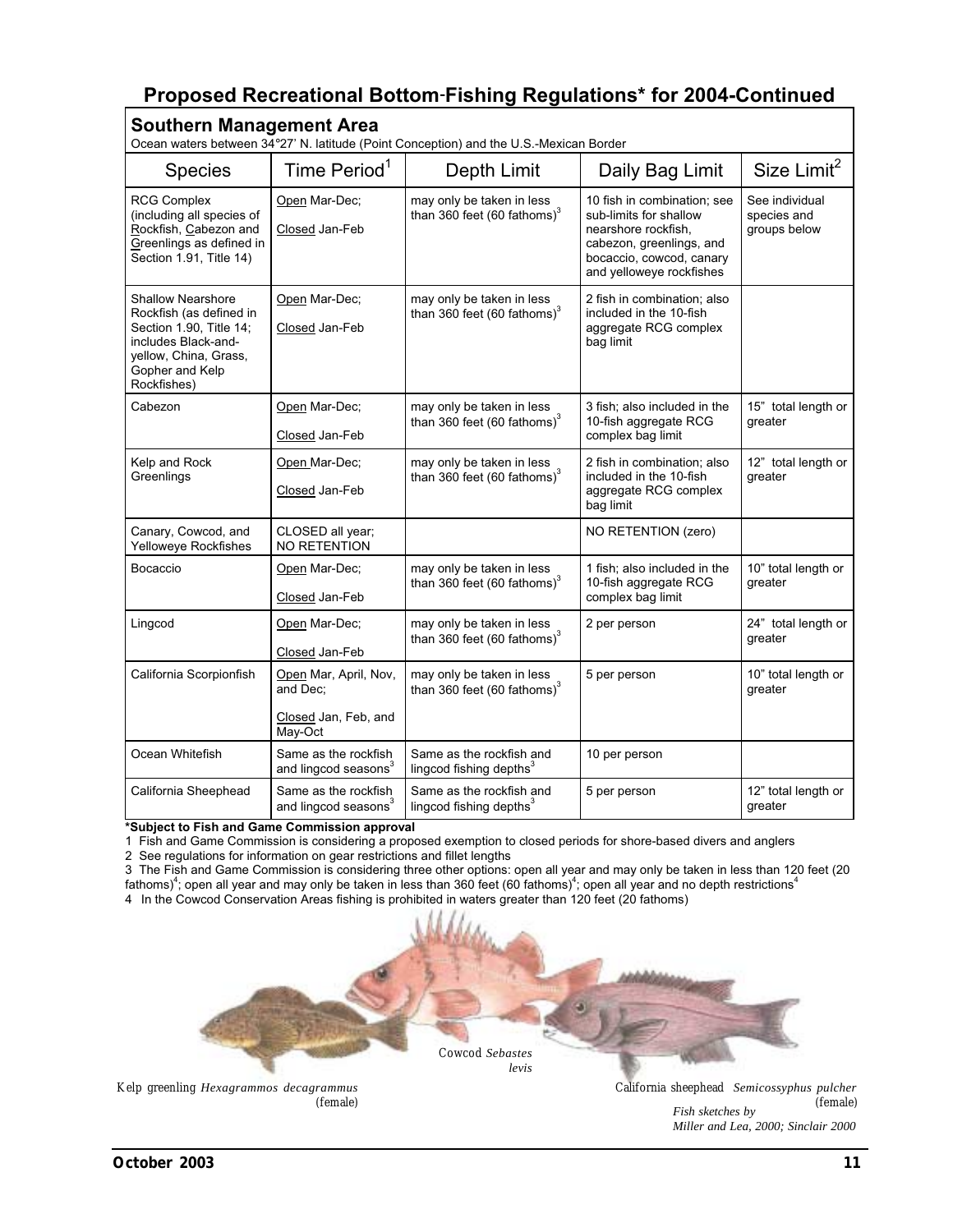### <span id="page-11-0"></span>**White Sharks: Commonly Asked Questions About a Top Marine Predator**

White sharks, also called great white sharks (*Carcharodon carcharias*), are one of the ocean's primary predators, and fascinating creatures to many. Yet, white sharks remain one of the least understood

#### **Q: What do white sharks typically eat?**

 Juveniles typically feed on fishes, small sharks, and rays. Both adults and juveniles are ambush predators. Adults have a wider menu than juveniles which includes fishes, seals, sea lions, dolphins, whale blubber (scavenged), seabirds, marine turtles, rays, and other sharks.

#### **Q: How often do white sharks reproduce?**

 White sharks are long-lived, and not very abundant. Male white sharks become sexually mature at around 9-10 yrs. of age. Females become mature at around 14-16 yrs. of age, and can have between two and 14 "pups" per litter. Birthing is thought to occur in the spring and summer months. Each pup is around 4-5 feet long at birth, and comes equipped with a full set of teeth. White sharks, as with most longlived ocean creatures, suffer from high mortality rates during their first year of life. Scientists believe white shark gestation periods last about 12 months, which

means

that female

white sharks may breed only once every two years. This indicates that it would take a long time for white shark populations to recover if they became severely depleted.

of the sea's creatures, despite the enormous popular and scientific interest in them. We've listed below some common questions about white sharks, with answers from DFG experts:

#### **Q: How do you tell white sharks from other species?**

 According to Dr. Robert Lea, associate marine biologist and shark expert for DFG, "If you see a shark greater than 15 ft. in California waters, chances are it's a white shark." White sharks have heavy spindle-shaped bodies with conical snouts and a narrow tail stalk supported by stout lateral keels. Their coloration reflects a sharp demarcation between dark upper surfaces and white lower surfaces. Their jaws are loaded with large, triangular, serrated teeth.

#### **Q: How can people avoid white shark attacks?**

There is only one foolproof method for avoiding a white shark attack: stay out of the ocean. If this is not an option, try to avoid places known for white sharks, such as the Farallon Islands, Año Nuevo, and Bird Rock near Point Reyes. Avoid swimming in areas where marine mammals are congregating. Don't swim in or near areas frequented by sea lions, harbor seals, and elephant seals, etc. or near their rookeries.

 Wearing a wetsuit and fins, or lying on a surfboard, creates the silhouette of a seal from below. Shark attacks are often believed to be cases of mistaken identity, with surfing or swimming humans mistaken for seals or sea lions. Times of reduced sunlight, such as foggy mornings or dusk, are ideal times to be mistaken for a seal.

*by* **Carrie Wilson, Marine Biologist and Mary Patyten, Research Writer**

#### **Q: How common are shark attacks on humans?**

 While they don't typically prey upon humans, white sharks do pose an extreme threat if you meet them on their "turf ", or maybe in this case "surf." Since 1950, there have been 93 white shark attacks on humans in all of California. Of those, 10 have now been fatal.

 Until this August's incident involving a swimmer near Avila Beach, it had been nearly nine years since a fatal white shark attack occurred in California. Only 19 of the 93 shark attacks on humans in California have been south of Point Conception within the past 53-year period.

 Even though human use of the water over the years has greatly increased with the growing human population and the popularity of surfing, swimming, and scuba diving, white shark incidents have not increased in a parallel manner.

#### **Q: Where do white sharks live?**

 White sharks are widely distributed around the world. They live mostly in cold, temperate seas, only occasionally occuring in tropical seas. White sharks prefer waters with sea surface temperatures between 50- 72° F. White sharks have been known to range as deep as 6,150 ft.

#### **Q: Is fishing for white sharks illegal?**

 White sharks are indeed illegal to take and have been protected in all California waters since Jan. 1, 1994. Regulations state that white sharks many not be taken under a sport fishing license. Commercial fishing operations may not target white sharks, either.

For more information, log on to *[www.dfg.ca.gov/mrd/whiteshark.html](http://www.dfg.ca.gov/mrd/whiteshark.html)*

*image courtesy of NOAA*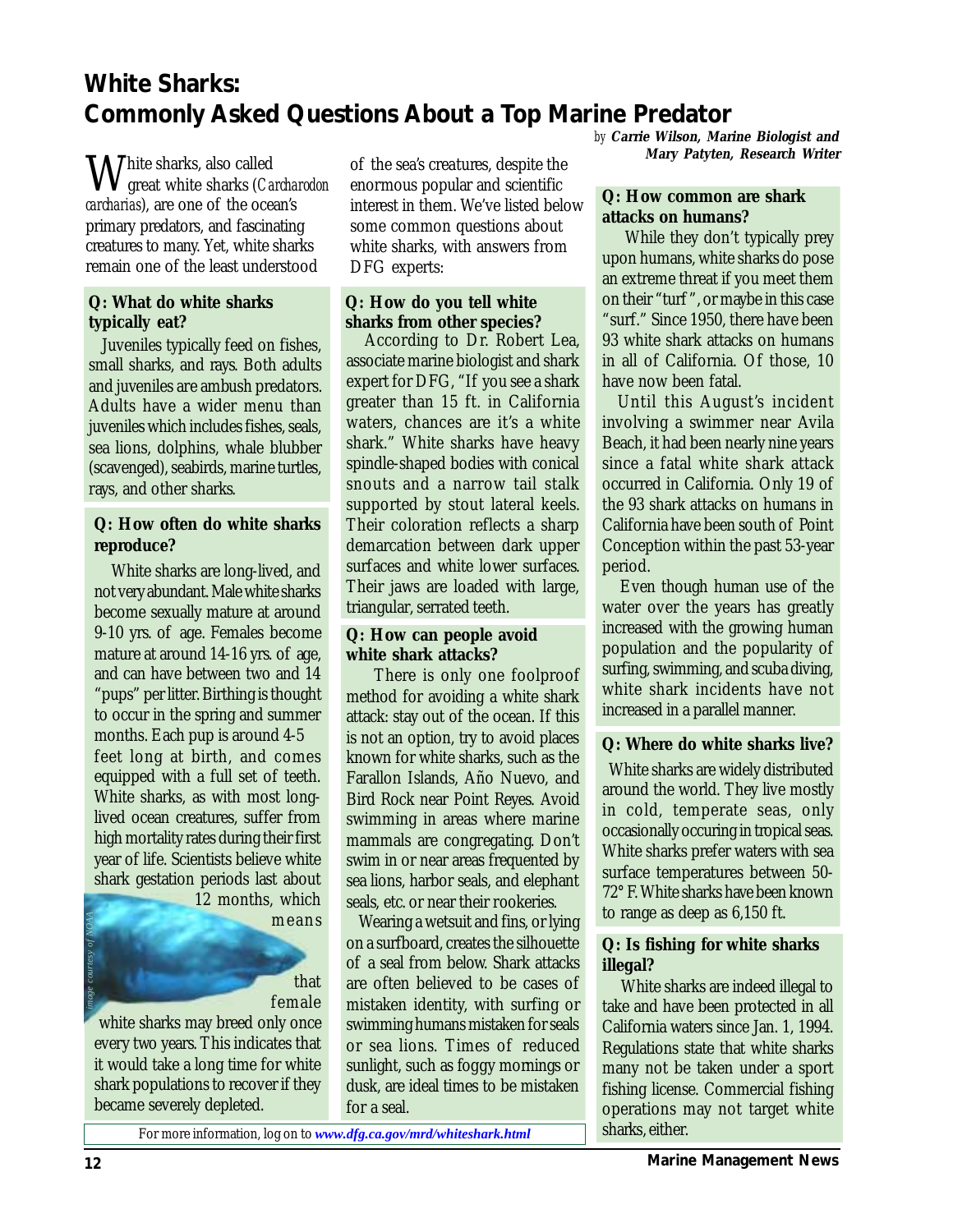review panel applied two additional stock assessment models to DFG's herring data. The results from the three models were very similar. The peer review panel found that the San Francisco Bay herring population has been reduced to a level equal to roughly 20 percent of the "unfished" population. In other words, if herring had never been fished in San Francisco Bay at all, *ever*, only 20 percent of that population would be left today. The panel found that the herring population is presently at or near the lowest abundance observed since the early 1970s, and recommended that a rebuilding policy be implemented.

 The results of the peer review confirmed DFG's concerns about the San Francisco Bay herring population, and supported the recommendation for fishery closure for the 2003-2004 season. DFG believed that the herring population in San Francisco Bay, in its present state, would be hard pressed to support a fishery. However, the Commissin chose DFG's second option for the fishery, a reduced quota and shortened season, based on its assessment of both biological and socio-economic impacts. This decision is likely to maintain the stock at its present level rather than help it to rebuild.

 Continued concerns about the San Francisco Bay herring population will fuel further reviews of DFG's herring management plan. The past few months of indepth data analysis and the peer review process are important first steps in an ongoing, thorough evaluation of management strategies. DFG is committed to continue this evaluation and to gather industry and public input throughout the upcoming herring season. The Director's Herring Advisory Committee, which is composed of industry members, meets with DFG annually to provide input. In addition, DFG holds an informal town hall meeting during the fishing season and a public meeting at the end of the season to discuss herring fishery management.

 With so much at stake, the recommendation to close a fishery is never made without a tremendous amount of work and careful analysis. For the herring fishery, as with any California fishery, DFG staff put in many long hours obtaining and sifting through data and examining the results before deciding to recommend that last serious management step, if necessary.

 More information about the herring fishery, the regulatory process, and the peer review findings

### <span id="page-12-0"></span>*"Herring Fishery" continued from page 9* **Special Public Meeting Set to Review Abalone Recovery and Management Plan**

The first in a series of special Fish and Game Commission meetings to receive public input on the draft Abalone Recovery and Management Plan (ARMP) has been set for Wed., Nov. 19 from 6 to 9 p.m. at Monterey Beach Resort (The Bay View Room) 2600 Sand Dunes Drive, in Monterey. *by* **Mary Patyten, Research Writer**

 Once completed, the ARMP will provide guidelines for the recovery and management of seven species of California abalone. The plan aims to recover depleted species in central and southern California, while continuing to closely manage the sport fishery for red abalone in northern California.

For more information, contact Ian Taniguchi, marine biologist, at (562) 342-7182, or go to the Marine Region Web site at **[ww.dfg.ca.gov/](http://www.dfg.ca.gov/mrd/abalone.html) mrd/abalone**.

![](_page_12_Picture_10.jpeg)

mentioned in this article can be found on the Marine Region Web site, **[www.dfg.ca.gov/mrd/herring/](http://www.dfg.ca.gov/mrd/herring/index.html) index**.

![](_page_12_Picture_12.jpeg)

#### **Get hooked on the Department of Fish and Game's Marine Region Web site**

Log onto the Marine Region's Web site to find all the latest information on commercial and recreational fisheries. The Web site provides an easy way to catch up on new regulations, groundbreaking research, and public meetings. So log on today and see what hooks your attention...

*[www.dfg.ca.gov/mrd](http://www.dfg.ca.gov/mrd)*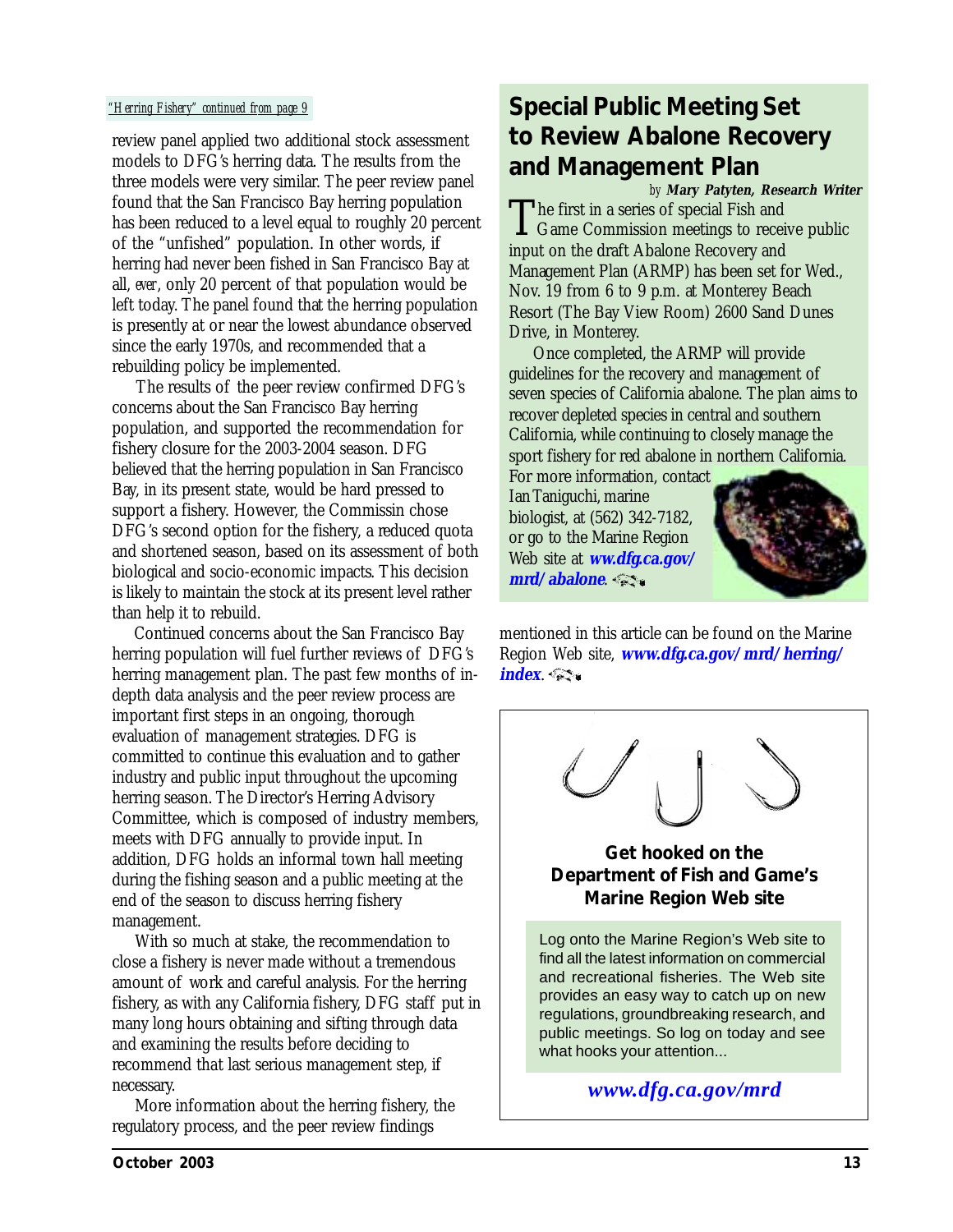<span id="page-13-0"></span>![](_page_13_Picture_0.jpeg)

*CGS Complex. L to R: cabezon, California sheephead (male), kelp greenling (male), rock greenling. Miller and Lea, 2000; Sinclair 2000*

#### *"Jig is Up" continued from page 1*

China rockfishes). For a complete list of open ocean sport fisheries, log onto DFG's Web site at **[www.dfg.ca.gov/mrd](http://www.dfg.ca.gov/mrd)**.

 The CGS-complex fishery closure applies coastwide to all recreational angling and diving activities in all waters, at all depths, and includes all methods of take. The year-round sport fishing season for these species north of Cape Mendocino is now also closed.

 "Our sampling efforts reveal that a large number of anglers caught an unusually high number of fish just after the season opened," said Fred Wendell, DFG's nearshore fishery manager.

<span id="page-13-1"></span> While southern and central California sport anglers were subject to a six-month season for rockfishes, CGS-complex species, and other species whose fisheries opened July 1, unanticipated high landings prompted early closures. DFG's marine managers explained that this is the result of several key factors. Anglers who typically target salmon and albacore found that those fisheries were not very productive in the early part of the season, unlike last year when ocean conditions were excellent. Some of those anglers switched to fishing for rockfish instead. Because of the sheer number of anglers who experienced successful catches, the quotas were met during what many consider the prime fishing season.

#### *"Sea Urchin" continued from page 7*

 In order to provide an economic incentive for divers to participate in a cooperative program to gather data for a long-term time series that will assist in the stock assessment of sea urchins, the proposed regulations would allow DFG to authorize a sea urchin diving permit holder to take, possess, land and/or sell red sea urchins during a closed season or in a closed area, subject to terms and conditions DFG may specify.

 Depth regulations and bag and possession limits are key to managing the resource. "Anglers and the hundreds of boat captains along the coast who take out paying patrons really need to understand the regulations in order to ensure that the right fish are being caught during the open fishing season," Wendell said.

 "We do have a lot of regulations that sport anglers need to follow, and regulations have become more complex as fishery managers struggle to provide as much fishing opportunity as possible while avoiding fishing for overfished ocean stocks such as bocaccio and canary rockfish."

 Other shallow nearshore species catches are also high, which may lead DFG to close those fisheries in November. Reaching the harvest limits for cabezon so quickly is an indication that shallow rockfish limits will be met soon, because those fish occupy the same nearshore waters and are caught in conjunction with the CGS complex. During October, marine managers will review harvest data for nearshore species. Based upon their findings, DFG will notify anglers prior to any scheduled closure if shallow nearshore rockfish fisheries require closing.

 For more information, check the Marine Region Web site, or contact Ms. Deb Wilson-Vandenberg, research manager, at (831) 649-2892.

Any data collected during fishing activity conducted under this authority would be provided to DFG.

> Proposed regulatory changes may be found on the Fish and Game Commission Web site at **[www.dfg.ca.gov/fg\\_comm/](http://www.dfg.ca.gov/fg_comm/2003/120_7ntc.pdf) 2003/120\_7ntc.pdf***.*

For more information, contact Mr. Peter Kalvass, Senior Marine Biologist, at (707) 964-0642.

![](_page_13_Picture_16.jpeg)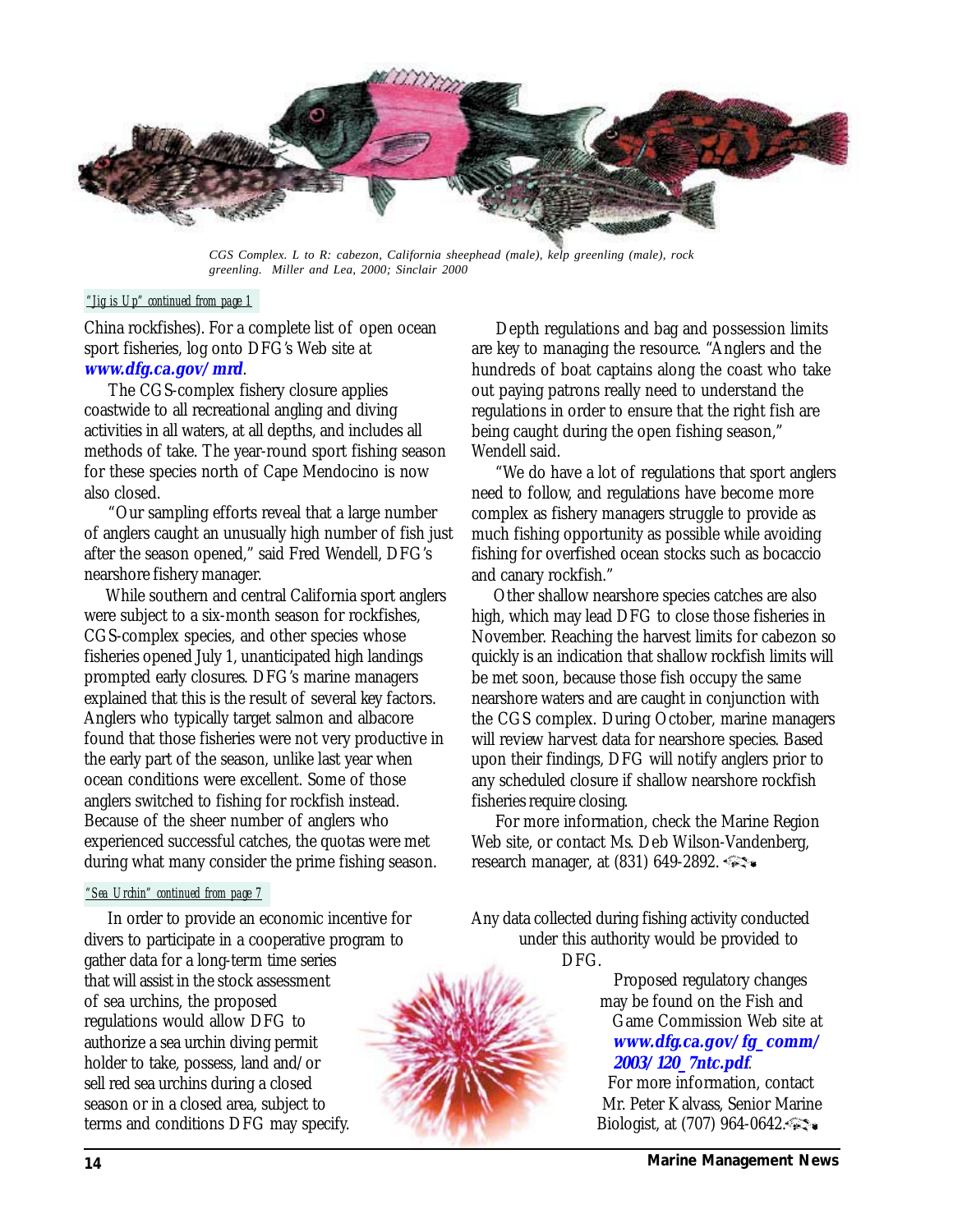#### <span id="page-14-0"></span>*"Marine Rarity" continued from page 5*

![](_page_14_Picture_1.jpeg)

**sculpin**, *Icelinus oclatus.* Only about a handful of preserved specimens are housed in museums and research collections worldwide. Although little is known about their biology, it's believed that their maximum length is about 185 mm, or

slightly over 7 in. Our best guess regarding their diet is that they probably eat small crustaceans and other bottom-dwelling invertebrates.

 It wasn't the "elusive" frogmouth sculpin that lured Lea into his first-ever dive at Cypress Arm, however. He was participating in a cooperative, longterm effort led by the Monterey Bay National Marine Sanctuary to document the types and abundances of rockfishes and larger invertebrates on the central coast. With submersibles such as the *Delta*, researchers can directly observe creatures and habitats at depth of over one thousand feet, which would be impossible with scuba gear. Submersibles offer an opportunity to escape the crushing pressures found at great depths and learn more about the deeper marine ecosystems and biological communities off our coast.

**Due to State budget restraints, the** *Marine Managemenent News* **will only be published electronically until further notice. Sign up for automatic, electronic notification of new issues at:**

#### *[www.dfg.ca.gov/mrd/subscribe.html](http://www.dfg.ca.gov/mrd/subscribe.html)*

**Copies are available for viewing or printing from the Marine Region Web site, at:**

*[www.dfg.ca.gov/mrd/index\\_newsletter.html](http://www.dfg.ca.gov/mrd/index_newsletter.html)*

### **Calendar of Events**

**2003 Fish and Game Commission Meetings [www.dfg.ca.gov/fg\\_comm/2003mtgs.html](http://www.dfg.ca.gov/fg_comm/2003mtgs.html)**

> **Nov. 6-7** San Diego  **Dec. 4-5** Sacramento

### **Newsletter's New Editor**

![](_page_14_Picture_13.jpeg)

 As a long-time fishing enthusiast and marine naturalist, I take great pleasure in assuming my new post as editor of the *Marine Management News* newsletter.

 My background covers all kinds of fishing – from

*DFG file photo*

bass fishing with my father on California lakes when I was a child, to commercial fishing for salmon and sport freediving for red abalone. I have worked with DFG since 1995 as a scientific aide, editorial technician, and now as a research writer. I know how important the communication lines are between DFG and millions of California residents, especially with today's constantly changing regulations and environmental concerns. As DFG works to strike a balance between conservation and fishing opportunities, it will be my duty to bring you the latest news concerning recent actions and interesting developments. It's a job I take seriously. My hope is that, even with the state's budget woes, DFG will be able to continuously provide and even increase the types of communications that illustrate state actions and intents for our constituency. My personal belief is that communication is extremely important, even crucial, if we want to further develop and improve ocean fisheries management. Everyone, from biologists to managers to fishermen, must be on board and ready to work towards that improvement. Good communication can play a big role in making sure that happens.

All the best in years ahead,

Mary Patyten

**2003 Pacific Fishery Management Council [www.pcouncil.org/events/future.html](http://www.pcouncil.org/events/future.html)**

**Nov. 3-7** San Diego

For the latest information on upcoming Marine Region meetings, please check out our Calendar of Events at **[www.dfg.ca.gov/mrd/calendar/index.html](http://www.dfg.ca.gov/mrd/calendar/index.html)** or contact our DFG office in Monterey at (831) 649-2870.